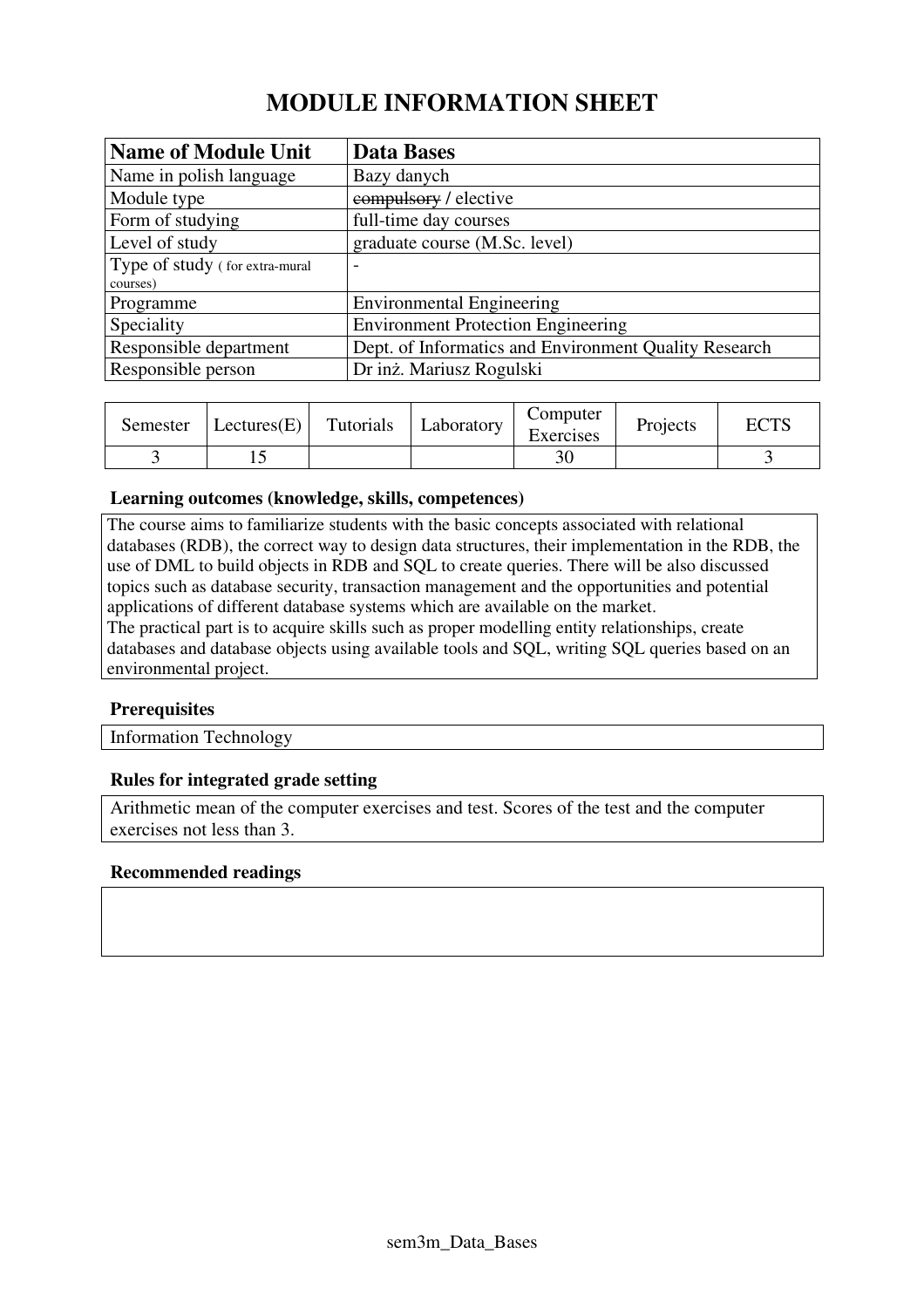## **Contents of lectures (syllabus)**

|                | <b>Topics</b>                                                     | <b>Time</b> | <b>Scope</b> |
|----------------|-------------------------------------------------------------------|-------------|--------------|
|                |                                                                   | (hrs.)      | (S / Ex)     |
| $\mathbf{1}$   | Introduction to databases: data, database, database management    |             | Ex           |
|                | system, information system with database                          |             |              |
| $\overline{2}$ | The architectures of the database applications                    | 1           | Ex           |
| $\overline{3}$ | Modelling entity relationships diagrams. Transformation of model  |             | Ex           |
|                | compounds entities in relational data model                       |             |              |
| 4              | Normalization, identifying a relationship type                    | 1           | Ex           |
| 5              | Logical database model                                            | 1           | Ex           |
| 6              | SQL language, data types in SQL, DDL expressions used to create   | 1           | Ex           |
|                | objects in the database                                           |             |              |
| $\tau$         | Manipulating data with SQL (DML - Insert, Update, Delete)         | 1           | Ex           |
| 8              | Creating queries by using DQL (basic queries, aggregate queries,  |             | Ex           |
|                | subqueries)                                                       |             |              |
| 9              | PL / SQL language                                                 | 1           | Ex           |
| 10             | Other database objects, managing transactions                     |             | Ex           |
| 11             | Parallel access to data, data locking mechanisms                  |             | Ex           |
| 12             | Security, rights management (schedules, roles), database          | 1           | Ex           |
|                | performance                                                       |             |              |
| 13             | Methods of information management - an introduction to warehouses | 1           | Ex           |
|                | and data mining                                                   |             |              |
| 14             | Most popular contemporary database systems                        | 1           | Ex           |
| 15             | Test                                                              |             | Ex           |
|                | <b>Total</b>                                                      | 15          | hours        |

S – topics listed in the legal study programme standards from 12.07.2007

 $Ex -$  extended topics

#### **Lecturers**

| Dr inż. Mariusz Rogulski |  |
|--------------------------|--|
| $\blacksquare$           |  |

### **Assessment method**

The positive evaluation of the test

## **Contents of computer exercises**

|                             | <b>Topics</b>                                                       | <b>Time</b> | <b>Scope</b> |
|-----------------------------|---------------------------------------------------------------------|-------------|--------------|
|                             |                                                                     | (hrs.)      | (S / Ex)     |
|                             | Identifying objects from an external model for the selected project |             | Ex           |
| $\mathcal{D}_{\mathcal{L}}$ | Creating entity relationships diagram for the selected project      | 4           | Ex           |
| 3                           | Normalization                                                       | 2           | Ex           |
| 4                           | Transformation compounds of model entities in relational data model | 2           | Ex           |
| 5                           | Creating logical database model                                     | 4           | Ex           |
| 6                           | Implementation of the created logical data model in database:       | 4           | Ex           |
|                             | creating tables, setting up the keys, constraints                   |             |              |
|                             | Inserting, modifying and deleting data to tables                    | 4           | Ex           |
| 8                           | Using queries to view data: simple query with a WHERE clause,       | 6           | Ex           |
|                             | joining tables, aggregate queries, subqueries.                      |             |              |
|                             | <b>Total</b>                                                        | 30          | hours        |

S – topics listed in the legal study programme standards from 12.07.2007

Ex – extended topics